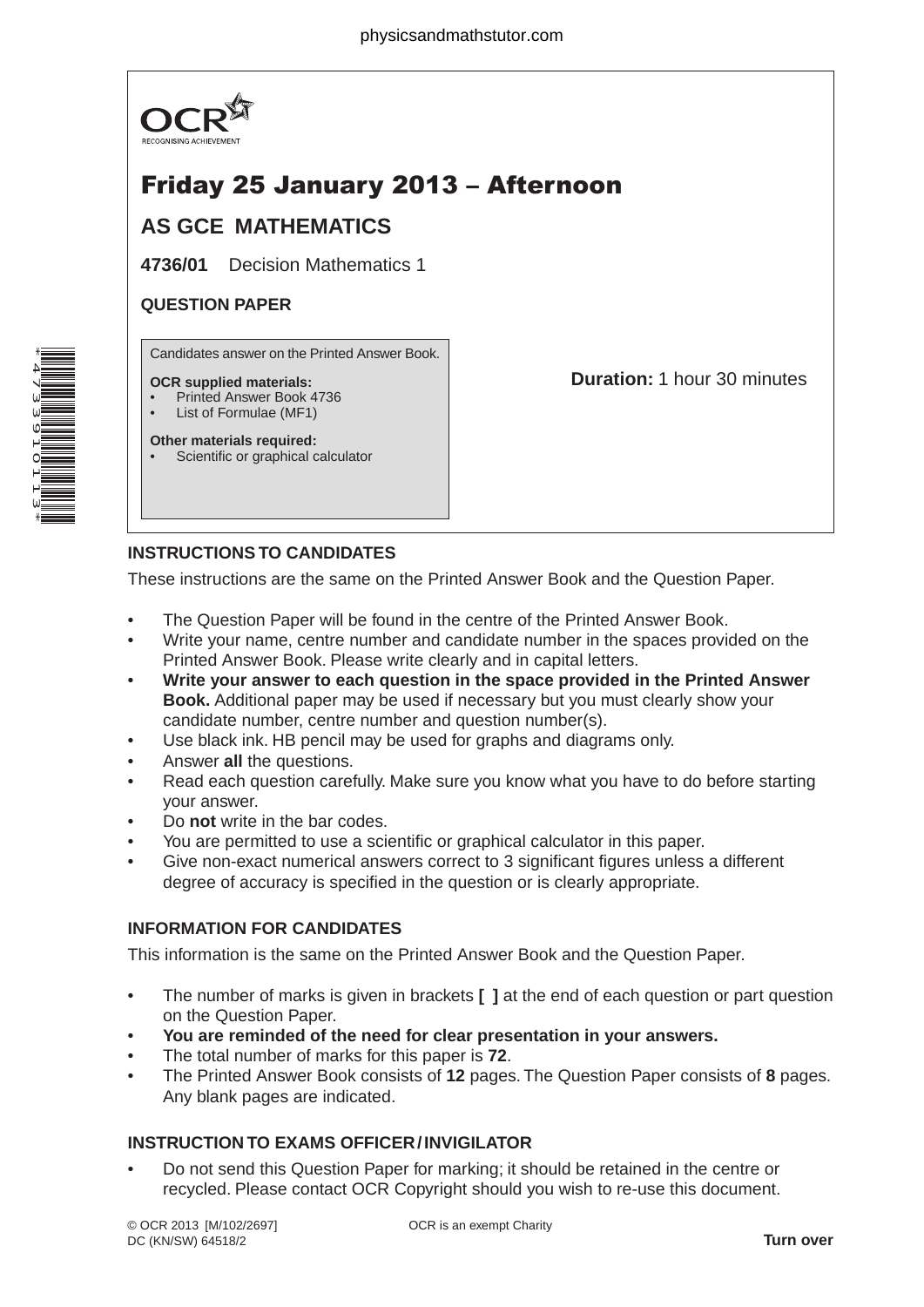**2**

**1** (i) Use shuttle sort to put this list of values into decreasing order (from largest to smallest).

18 7 9 20 15 21 6 10 22

Show the result at the end of each pass through the algorithm and write down the number of comparisons and the number of swaps used in each pass. **[5]**

- (ii) The values give the weights, in kg, of sacks of grain. The sacks are to be loaded into boxes, each of which can hold at most  $30 \text{ kg}$ . Use the first-fit decreasing method to show which sacks should be put into which box. **[2]**
- **(iii)** Suppose that some stronger boxes are available, each of which can hold at most *W* kg. Find the least value of *W* for which only four boxes are needed. Show a packing using four of these stronger boxes.

**[2]**

- **2**  A tetromino is a two-dimensional shape made by joining four squares edge-to-edge. Joins are along complete edges.
	- **(i)** Represent each of the tetrominoes below by a graph in which the nodes represent the squares and two nodes are joined by an arc if the squares share a common edge. **[2]**



**(ii)** Six simply connected graphs with four nodes are shown below. For each graph, either draw a tetromino that can be represented by the graph, as in part **(i)**, or explain why this is not possible. **[3]**



Two tetrominoes are regarded as being the same if one can be rotated or reflected to form the other. Derek claims that each tetromino corresponds to a unique tree with four nodes, and each tree with four nodes corresponds to a unique tetromino. Derek's claim is wrong.

**(iii)** From the diagrams above, find:

- **(a)** a tetromino whose graph does not correspond to a tree; **[1]**
- **(b)** two different tetrominoes whose graphs correspond to the same tree. [1]

A pentomino is a two-dimensional shape made by joining five squares edge-to-edge. Joins are along complete edges. Two pentominoes are regarded as being the same if one can be rotated or reflected to form the other. There are twelve distinct pentominoes.

**(iv)** When the pentominoes are represented by graphs, as in part **(i)**, there are only four distinct graphs. Draw these four graphs. **[3] [3]**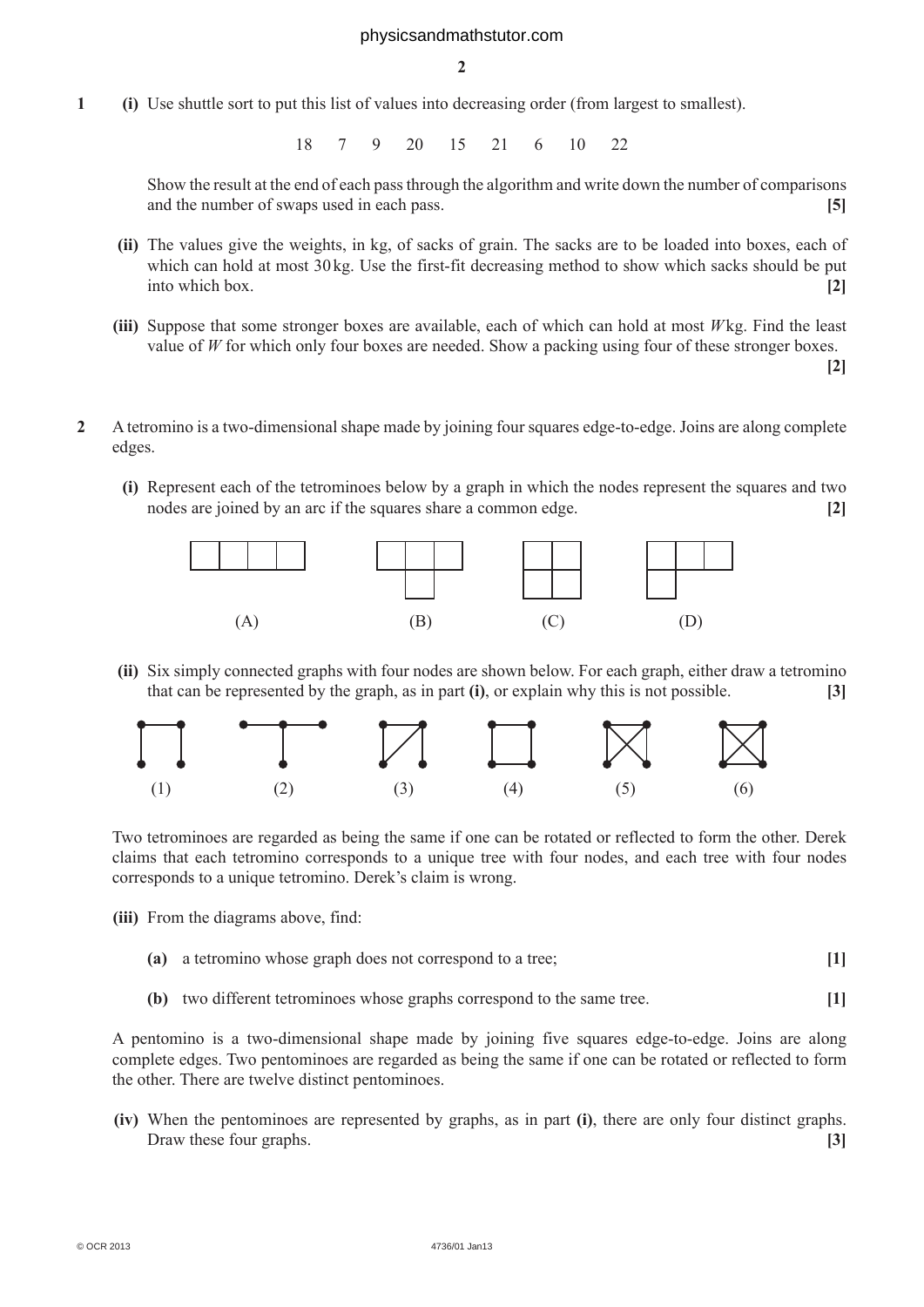**3**

**3**  The total weight of the arcs in the network below is 230.



**(i)** Apply Dijkstra's algorithm to the copy of the network in the answer book to find the least weight path from *A* to *H*. Give the path and its weight. **[6]**

In the remainder of this question, any least weight paths required may be found without using a formal algorithm.

- **(ii)** The arc *AD* is removed. Apply the route inspection algorithm, showing your working, to find the weight of the least weight **closed** route that uses every arc (except *AD*) at least once. **[4]**
- **(iii)** Suppose, instead, that the arc *AD* is available, but arcs *AC* and *CD* are both removed. Apply the route inspection algorithm, showing your working, to find the weight of the least weight **closed** route that uses every arc (except *AC* and *CD*) at least once. **[4]**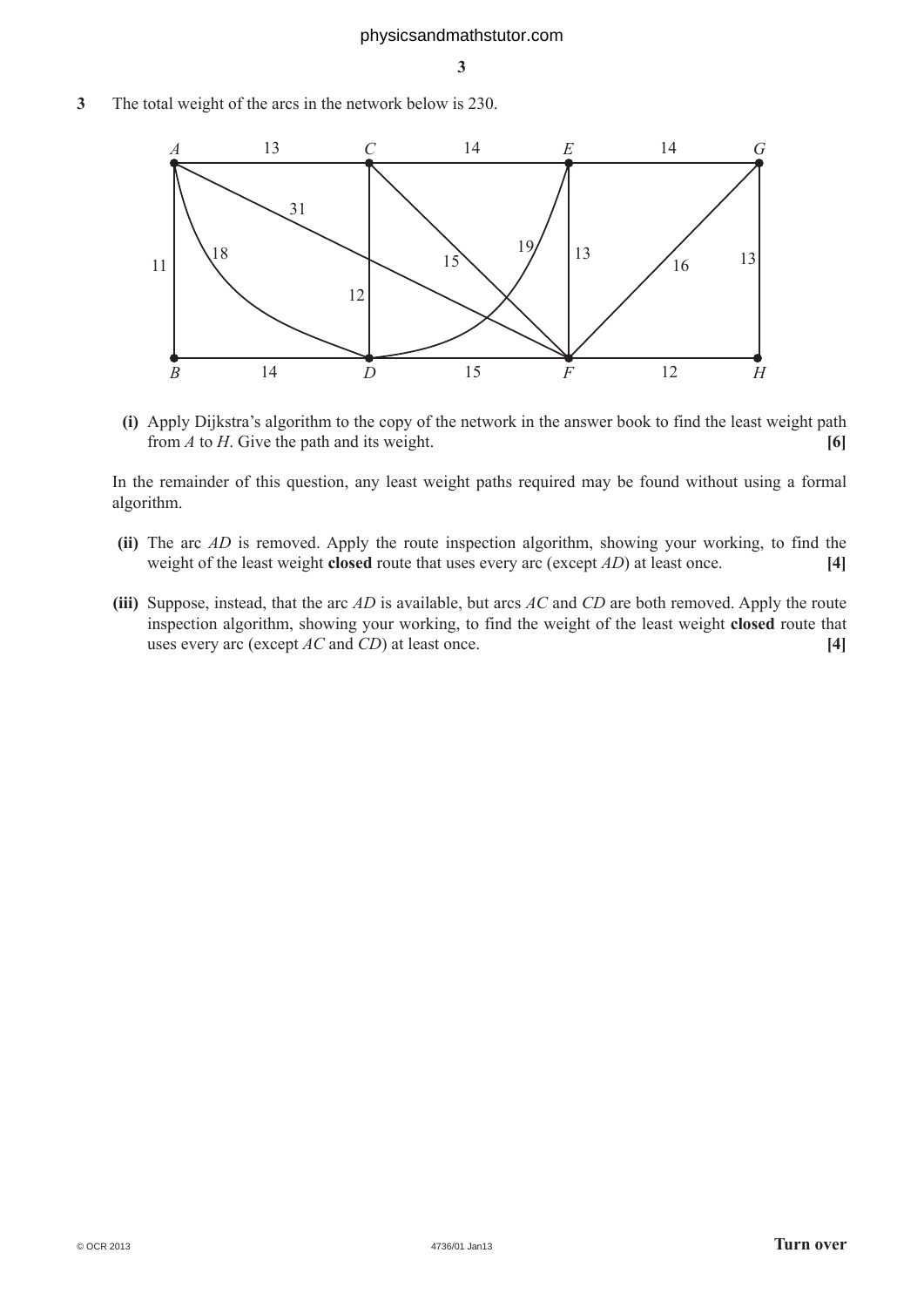**4**

**4**  Pam has seven employees. When it snows they all need to be contacted by telephone.

The table shows the expected time, in minutes, that it will take Pam and her employees to contact each other.

|      | Pam            | Alan | <b>Bob</b>     | Caz | Dan | Ella | Fred | Gita           |
|------|----------------|------|----------------|-----|-----|------|------|----------------|
| Pam  |                | 10   | $\overline{4}$ | 8   | 18  | 12   | 12   | 9              |
| Alan | 10             |      | 6              | 10  | 18  | 12   | 11   | 9              |
| Bob  | $\overline{4}$ | 6    |                | 9   | 17  | 10   | 11   | 10             |
| Caz  | 8              | 10   | 9              |     | 15  | 13   | 10   | $\overline{7}$ |
| Dan  | 18             | 18   | 17             | 15  |     | 16   | 19   | 20             |
| Ella | 12             | 12   | 10             | 13  | 16  |      | 13   | 14             |
| Fred | 12             | 11   | 11             | 10  | 19  | 13   |      | 18             |
| Gita | 9              | 9    | 10             | 7   | 20  | 14   | 18   |                |

- **(i)** Use the nearest neighbour method, starting from Pam, to find a cycle through all the employees and Pam. If there is a choice of names choose the one that occurs first alphabetically. Calculate the total weight of this cycle. **[5]**
- **(ii)** Apply Prim's algorithm to the copy of the table in the answer book, starting by crossing out the row for Pam and looking down the column for Pam. List the **arcs** in the order in which they were chosen. Draw the resulting minimum spanning tree and calculate its total weight. **[6]**
- **(iii)** Find a lower bound for the minimum weight cycle through Pam and her seven employees by initially removing Gita from the minimum spanning tree. **[3]**

Pam realises that it takes less time if she splits the employees into teams.

**(iv)** Use the minimum spanning tree to suggest how to split the employees into two teams, so that Pam contacts the two team leaders and they each contact the members of their team. Using this solution, find the minimum elapsed time by which all the employees can be contacted. **[3]**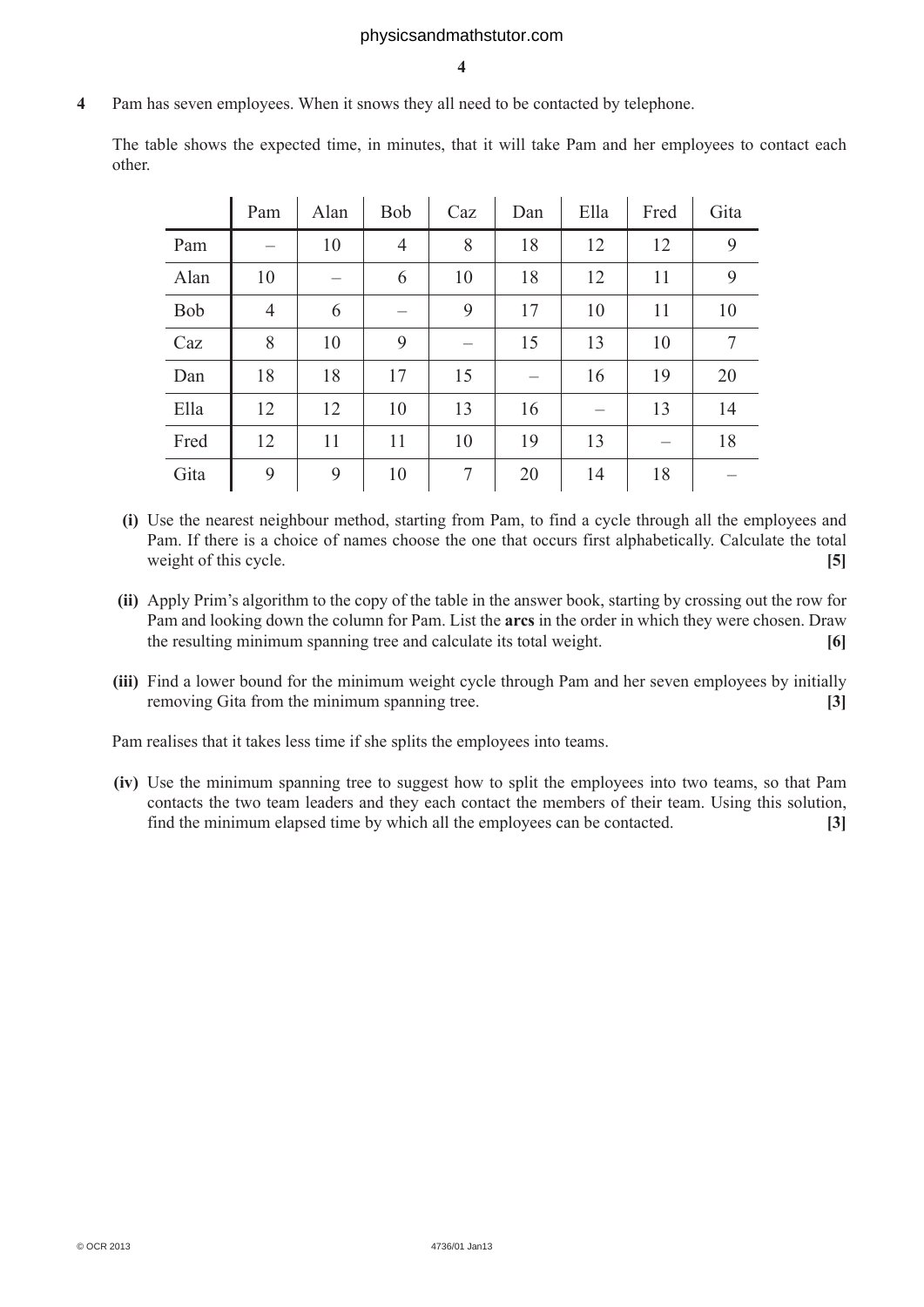**5**

**5**  Roland Neede, the baker, is making cupcakes. He makes three sizes of cupcake: miniature, small and standard. Miniature cupcakes are sold in boxes of 24 and each cupcake uses 3 units of topping and 2 decorations. Small cupcakes are sold in boxes of 20 and each cupcake uses 5 units of topping and 3 decorations. Standard cupcakes are sold in boxes of 12 and each cupcake uses 7 units of topping and 4 decorations.

Roland has no restriction on the amount of cake mix that he uses but he only has 5000 units of topping and 3000 decorations available. Cupcakes are only sold in complete boxes, and Roland assumes that he can sell all the boxes of cupcakes that he makes. Irrespective of size, each box of cupcakes sold will give Roland a profit of £1. Roland wants to maximise his total profit.

Let x denote the number of boxes of miniature cupcakes,  $y$  denote the number of boxes of small cupcakes and *z* denote the number of boxes of standard cupcakes that Roland makes.

- **(i)** Construct an objective function, *P*, to be maximised. **[1]**
- **(ii)** By considering the number of units of topping used, show that  $18x + 25y + 21z \le 1250$ . [2]
- **(iii)** Construct a similar constraint by considering the number of decorations used, simplifying the coefficients so that they are integers with no common factor. **[2]**
- **(iv)** Set up an initial Simplex tableau to represent Roland's problem. **[3]**
- **(v)**  Perform **one** iteration of the Simplex algorithm, choosing a pivot from the *x* column. Explain how the choice of pivot row was made and show how each row was calculated. **[5]**
- **(vi)** Write down the values of *x*, *y* and *z* from the first iteration of the Simplex algorithm. Hence find the maximum profit that Roland can make, remembering that cupcakes can only be sold in complete boxes. Calculate the number of units of topping and the number of decorations that are left over with this solution. **[4]**
- **(vii)** The constraint from the number of units of topping can be rewritten as  $18P + 7y + 3z \le 1250$ . Form a similar expression for the constraint from the number of decorations. Use this to find the number of boxes of small cupcakes which maximises the profit when there are no decorations left over. Find the solution which gives the maximum profit using all the topping and all the decorations, and find the values of *x*, *y* and *z* for this solution. **[5]**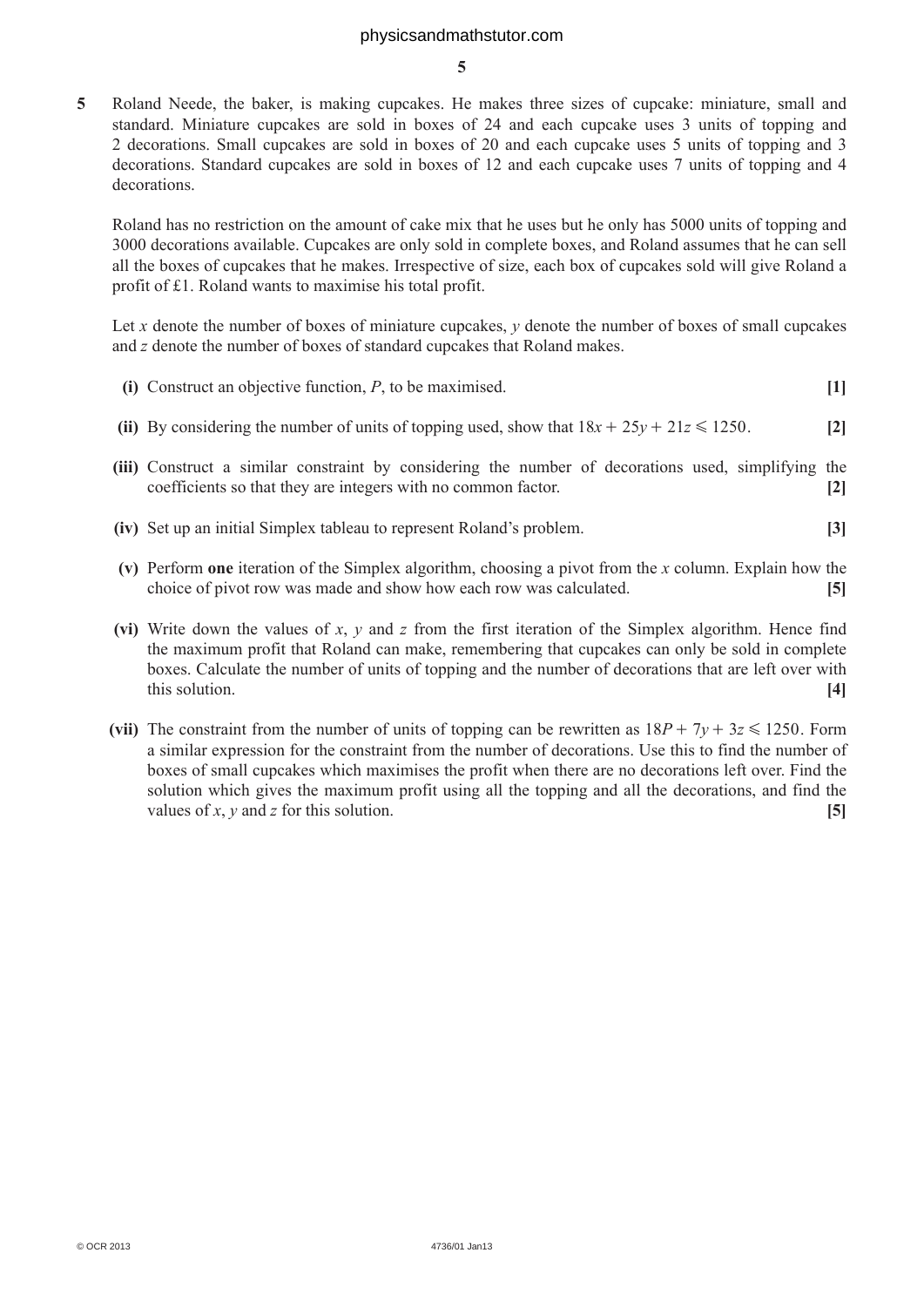### **6**

## **BLANK PAGE**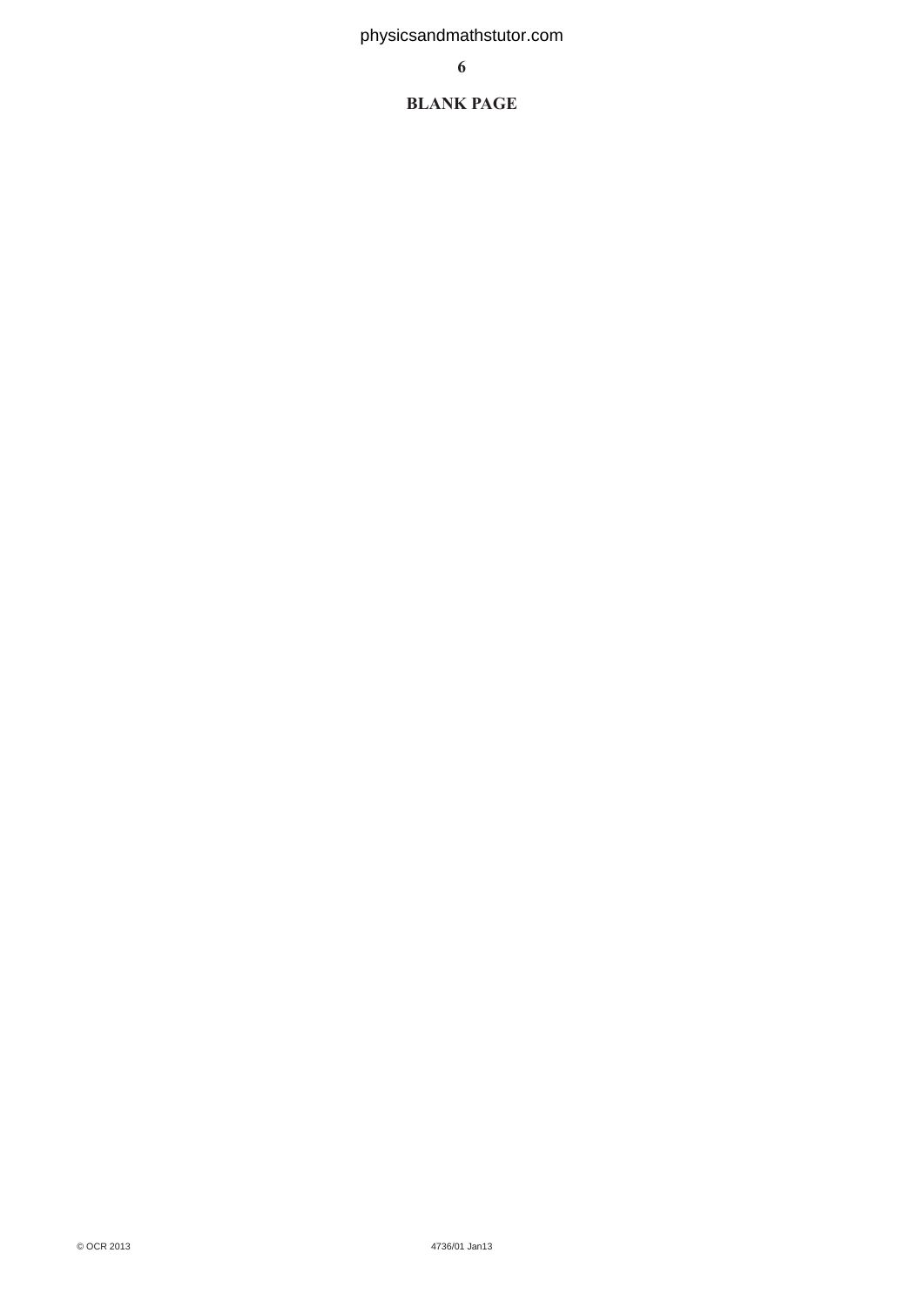### **7**

## **BLANK PAGE**